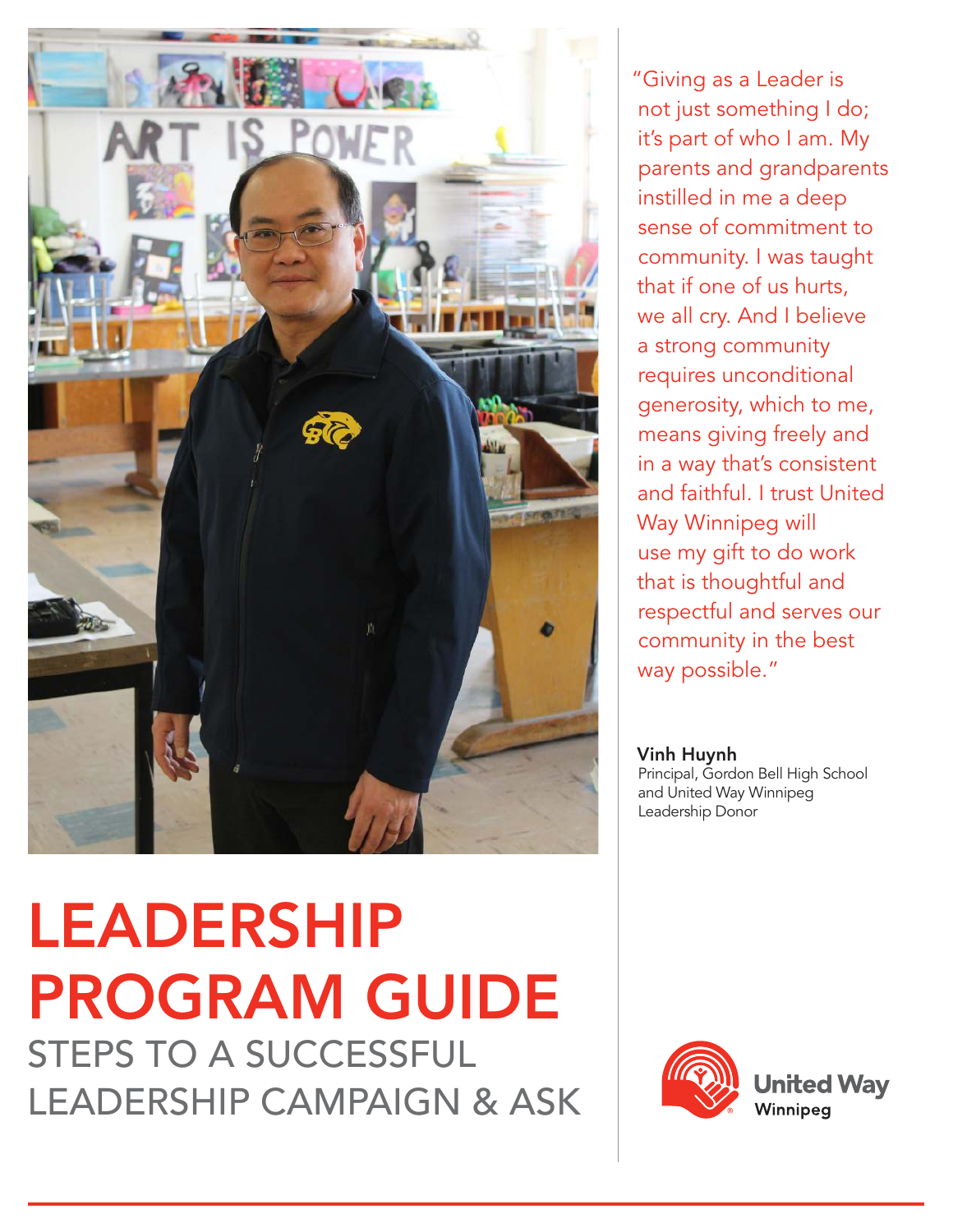At United Way Winnipeg, Leadership is an annual gift of \$1,200 or more. More importantly, it's a generous expression of community spirit and pride. A strong community needs strong Leaders.

Here are some suggested best practices for running your Leadership campaign.

### PLAN

### STEP 1 Ensure your senior leadership is on board.

Meet with your CEO to request their personal involvement in your Leadership campaign.

### STEP 2 Recruit your team.

Recruit a small team of co-workers to help you. Make sure you have enough canvassers to make personal approaches to current and potential Leadership donors. We recommend peer-to-peer canvassing, with each canvasser assigned a maximum of 10 people.

### STEP 3 Develop a plan.

a. Invite your United Way Winnipeg staff partner to meet with you and your team to help develop a targeted plan.

b. Identify past Leadership donors (including those who did not donate to the previous year's campaign) and determine if they are still with the organization.

c. Identify prospects with the capacity to donate at the Leadership level. Provide this information to your United Way Winnipeg staff partner early in the planning phase, so we can create personalized pledge cards and solicitation letters.

d. Set goals for the number of Leadership donors and amount of donations you hope to recruit and raise.

e. Determine the best way to ask for donations:

- Host a Leadership event in a special location such as a United Way Winnipeg agency partner.
- Plan a Leadership presentation and invite a United Way Winnipeg Speakers Bureau volunteer for maximum impact.
- Visit with Leadership prospects one-on-one.
- Arrange to take your team and potential donors on an agency visit.

### ASK

### STEP 1 Make your own Leadership gift.

It's always easier to ask people to do something you've already done yourself.

### STEP 2 Make sure each Leadership prospect receives an information package.

Every Leadership prospect should receive a package with a pledge card, return envelope, a brochure that explains the importance of Leadership donations, and a solicitation letter.

### STEP 3 Make the case for Leadership.

Speak to each Leadership prospect on your list in person, oneon-one. Explain why you donate at the Leadership level and give examples of the impact Leadership has in our community. Be prepared to answer questions.

### STEP 4 Solicit the gift.

The "ask" is the most important part of the Leadership campaign. The number one reason people say they haven't donated is because they've never been asked. Here's how to approach your co-workers for a Leadership gift:

- Start by thanking past Leadership donors for their support.
- Canvass each Leadership prospect in person, oneon-one. Remember, someone who says "no" to a Leadership gift is not necessarily saying "no" to giving. Every gift – no matter the size – makes a real difference.
- Ask existing donors to consider an increase so they can make an even bigger difference.
- Request that all pledge cards be returned even when there is no donation, or when a donation has been recorded in the ePledge system.
- Follow up personally.

### UnitedWayWinnipeg.ca

All the information and resources you need for a successful campaign can be found on United Way Winnipeg's website. You'll find a blog with timely news and events, powerful video stories, and the names of current Leadership donors, so prospects can see they'll be in very good company.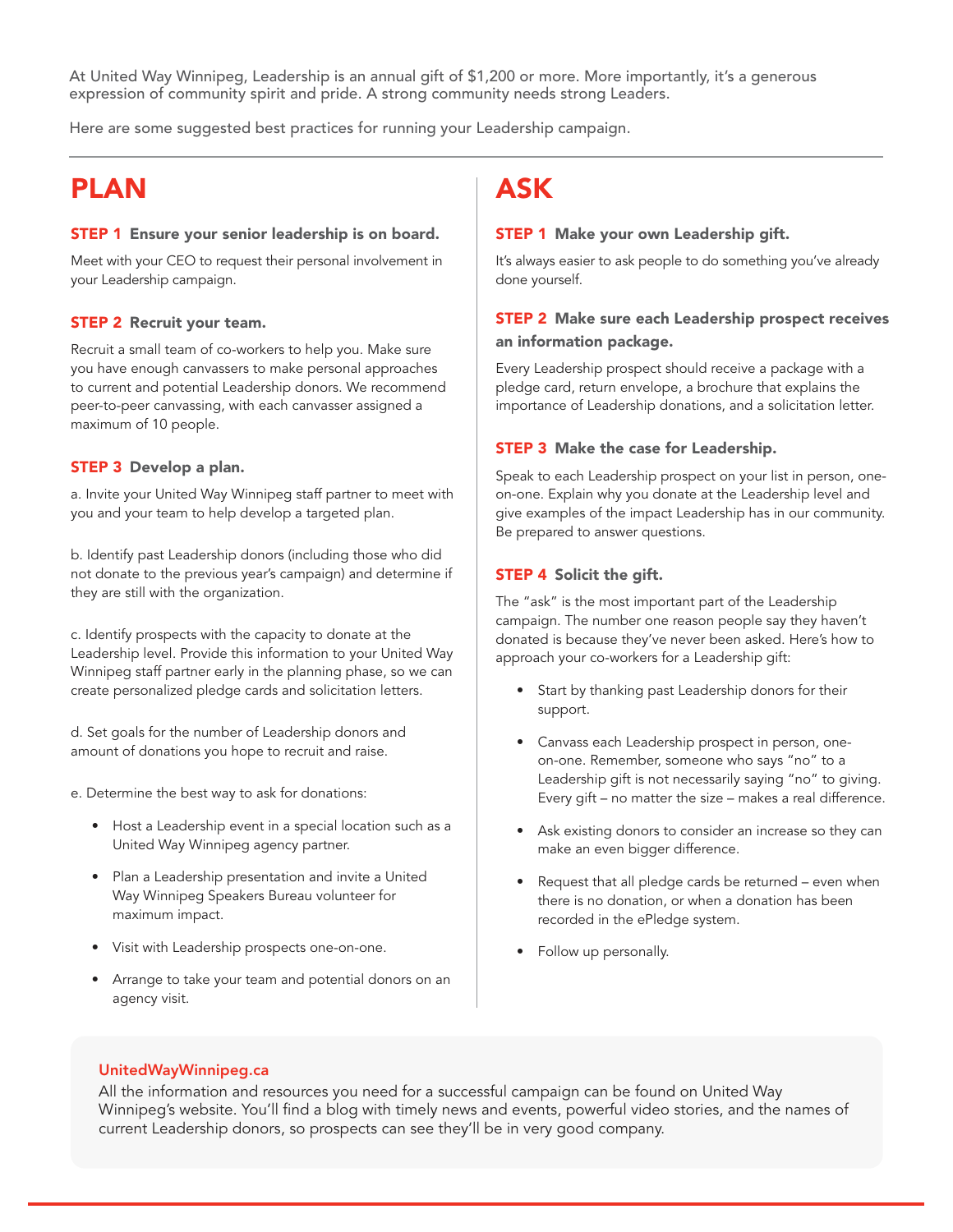### STEP 5 Monitor your campaign's progress.

- Develop a tracking system and monitor returns on an ongoing basis. If your workplace campaign is on ePledge, we can show you and your Employee Campaign Chair how to track gifts online.
- Follow up until a giving decision is made.

### STEP 6 Give potential donors control and freedom to make their decision.

a. Follow up in person.

b. Clarify a "no" reply and acknowledge any objections.

c. If the answer is a definite "no," thank the prospect and collect and return the pledge card, or confirm that they have made their decision in the ePledge system.

d. If the answer is "maybe," schedule a follow-up appointment and invite the prospective donor to come to you with any questions in the meantime. After the follow up, collect and return the pledge card, or confirm that they have made their decision in the ePledge system.

e. Request that all pledge cards be returned – even when there is no donation.

### THANK

Say "Thanks!"

It's important to let donors know the value of their generosity as close to the time they make their donation as possible. Even if they choose not to give, thank them for their time. And don't forget to thank your volunteers!

- Ensure solicitors thank their donors personally.
- Write a personal note to co-workers if possible.

United Way Winnipeg will also thank and recognize Leadership donors unless they request anonymity.

#### "I was very fortunate, in my time as a past Employee Campaign Chair, to be able to see first-hand the good work being done in the community by over 100 United Way Winnipeg donor-supported agency partners and programs. These agencies and programs are on the front lines, delivering critical help each day to our families, friends, and our neighbours. Ever since that first experience in my twenties, I have made the decision to give at the Leadership level because of what it means to me – that I am part of a select group in our city who are making the choice to lift up others in need of our help."

Adam Hanson Volunteer Co-chair, Leadership 2020 United Way Winnipeg Campaign Cabinet

### LEADERSHIP GIVING RESOURCES

Make the most of your campaign by tapping into these important resources:

#### Custom Leadership Presentation

Provide insight into the impact of a Leadership gift with a custom presentation. Speak to your United Way Winnipeg staff partner about inviting a Leadership Speakers Bureau volunteer to share powerful personal stories that demonstrate the impact of support at the Leadership level.

### Leadership Case for Support

A great tool for demonstrating the value of Leadership.

#### Personalized Leadership Campaign

Speak directly to potential donors in your organization with custom pledge cards and letters.

#### Pathways to Leadership

Let donors know Leadership doesn't always happen overnight. Every gift – no matter the amount – will make a difference and should be celebrated. The key is steady progress. With the Pathway to Leadership, donors are able to create a map and step-by-step strategy to achieve their goals for Leadership and our shared goals for community.

#### Agency Visits

Show your peers the impact of their donations with a visit to one or more United Way Winnipeg agency partners.

### HOW A LEADERSHIP GIFT CAN SAVE YOU MONEY!

| <b>RECOGNITION LEVEL</b>  | <b>ANNUAL</b><br><b>GIFT</b> | <b>TAX</b><br><b>SAVINGS*</b> | <b>NET</b><br><b>COST</b> |
|---------------------------|------------------------------|-------------------------------|---------------------------|
| <b>LEADERS OF THE WAY</b> |                              |                               |                           |
| Pathfinder                | \$1,200                      | \$516                         | \$684                     |
| <b>Builder</b>            | \$2,400                      | \$1,072                       | \$1,328                   |
| Pacesetter                | \$3,600                      | \$1,629                       | \$1,971                   |
| <b>MAJOR DONOR</b>        |                              |                               |                           |
| Trailblazer               | \$5,000                      | \$2,279                       | \$2,721                   |
| * ESTIMATED               |                              |                               |                           |

Every dollar you donate goes to making a difference in our community, thanks to a grant from the Province of Manitoba that supports fundraising and administration costs.